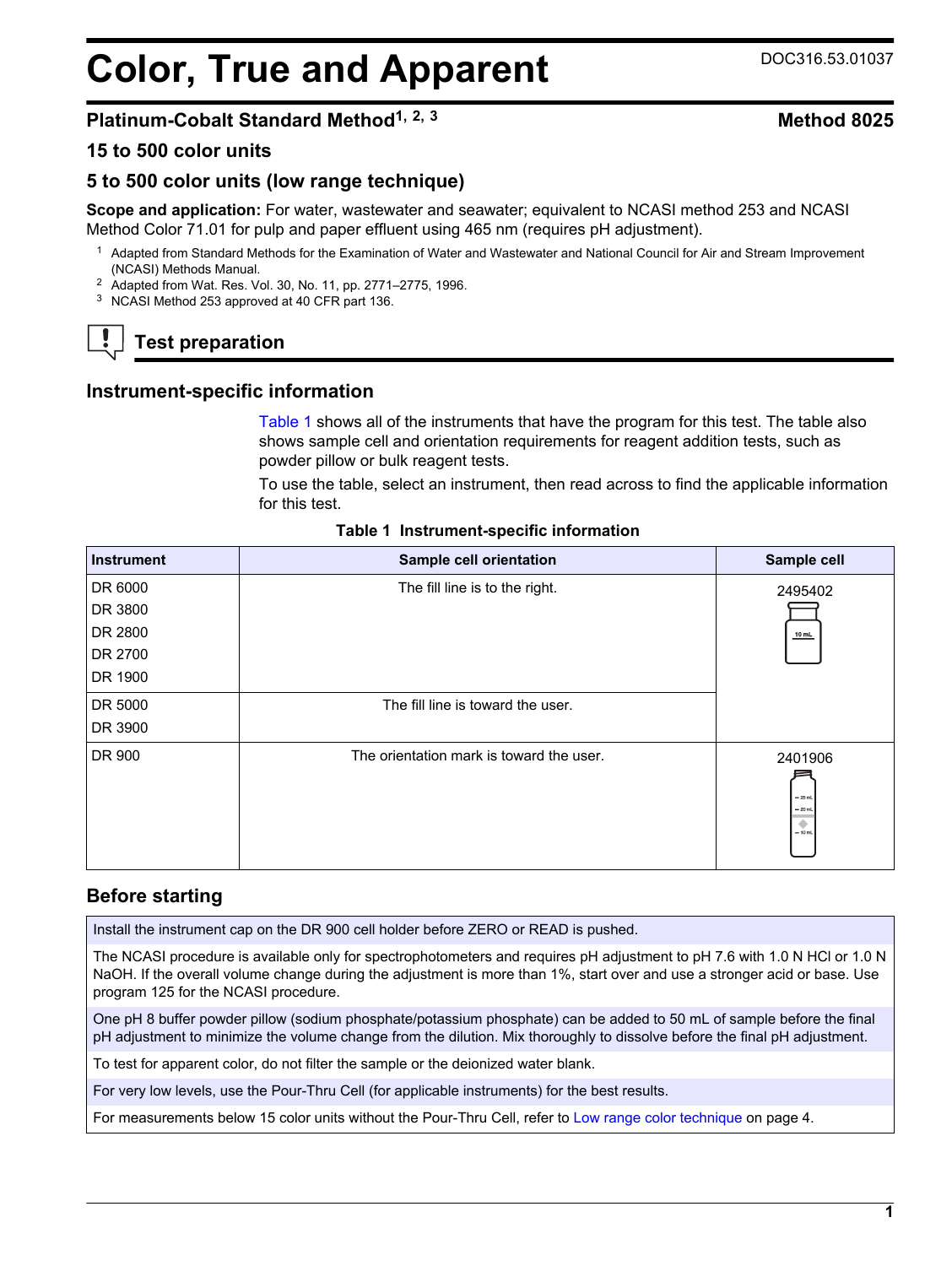Review the Safety Data Sheets (MSDS/SDS) for the chemicals that are used. Use the recommended personal protective equipment.

Dispose of reacted solutions according to local, state and federal regulations. Refer to the Safety Data Sheets for disposal information for unused reagents. Refer to the environmental, health and safety staff for your facility and/or local regulatory agencies for further disposal information.

# **Items to collect**

| <b>Description</b>                                                                                                                    | Quantity         |
|---------------------------------------------------------------------------------------------------------------------------------------|------------------|
| Buffer, pH 8.0 (program 125)                                                                                                          | 1                |
| Hydrochloric Acid Solution, 1.0 N (program 125)                                                                                       | varies           |
| Sodium Hydroxide, 1.00 N (program 125)                                                                                                | varies           |
| Water, deionized                                                                                                                      | $100 \text{ mL}$ |
| Filter apparatus: membrane filter, filter holder, filter flask and aspirator                                                          |                  |
| Stopper, rubber, one hole number 7                                                                                                    | 1                |
| Tubing, rubber                                                                                                                        | 1                |
| Sample cells (For information about sample cells, adapters or light shields, refer to Instrument-<br>specific information on page 1.) | 2                |

Refer to [Consumables and replacement items](#page-4-0) on page 5 for order information.

# **Sample collection and storage**

- Collect samples in clean glass or plastic bottles.
- Analyze the samples as soon as possible for best results.
- If prompt analysis is not possible, fill the bottle completely full, then tighten the cap on the bottle. Avoid excessive agitation or prolonged contact with air.
- To preserve samples for later analysis, keep the samples at or below 6  $^{\circ}$ C (43  $^{\circ}$ F) for up to 48 hours.
- Let the sample temperature increase to room temperature before analysis.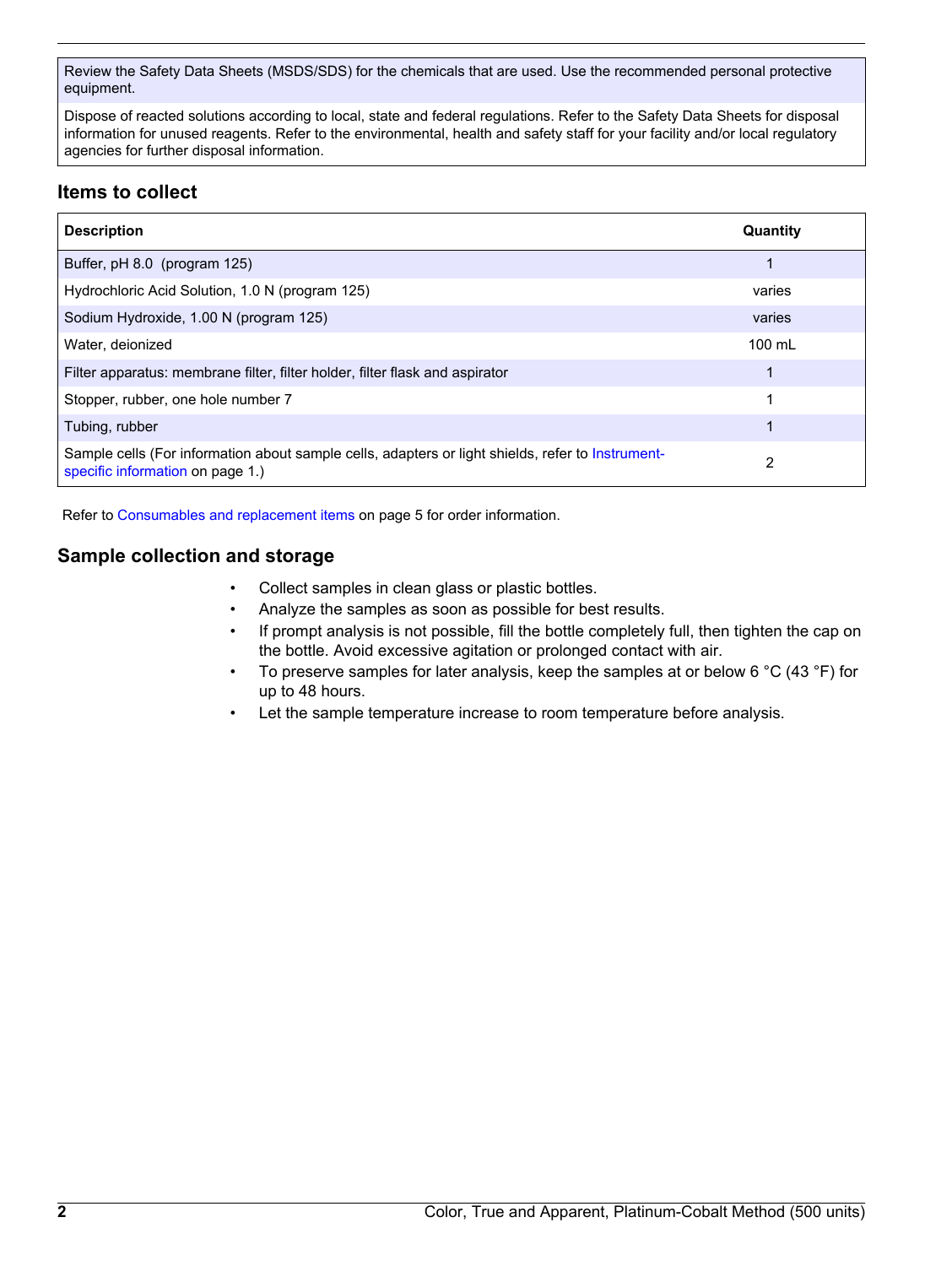# **Platinum-Cobalt procedure**



**1.** Start program **120 Color, 455 nm** or program **125 Color, 465 nm** for the NCASI test. Colorimeters use program **122 Color, 420 nm**. For information about sample cells, adapters or light shields, refer to [Instrument-specific](#page-0-0) [information](#page-0-0) on page 1.

*Note: Although the program name can be different between instruments, the program number does not*

*change.*



**2.** Collect **200 mL** of sample in a 400-mL beaker. **NCASI:** Adjust the pH as described in [Before starting](#page-0-0) on page 1.



**3.** Assemble the 0.45 micron filter apparatus. **NCASI:** The NCASI test uses a 0.8‑micron filter. A 1.0 micron prefilter can be used first for samples that are difficult to filter.



**4.** Pour approximately 50 mL of deionized water through the filter to rinse the filter. Discard the rinse water.



**5.** Pour another 50 mL of deionized water through the filter.



**6. Prepare the blank:** Fill the sample cell with 10 mL of filtered deionized water from the previous step. Discard the excess water in the flask.



**7.** Pour approximately 50 mL of sample through the filter.



**8. Prepare the sample:** Fill a second sample cell with 10 mL of filtered sample.



**9.** Clean the blank sample cell.



**10.** Insert the blank into the cell holder.



**11.** Push **ZERO**. The display shows 0 units Pt-Co.



**12.** Clean the prepared sample cell.

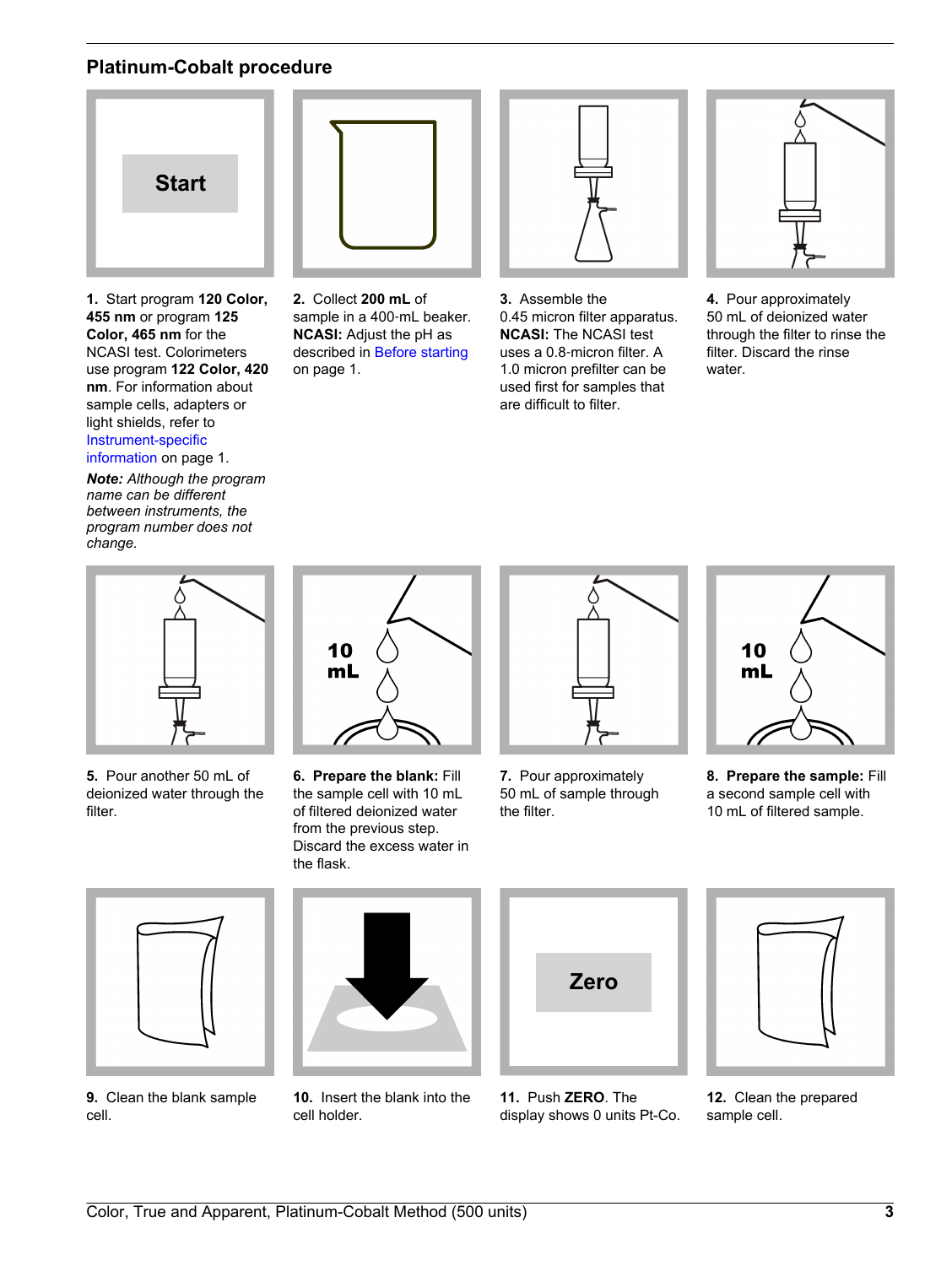<span id="page-3-0"></span>



**13.** Insert the prepared sample into the cell holder.

**14.** Push **READ**. Results show in units Pt-Co.

# **Low range color technique**

For measurements below 15 color units, use the same sample cell to set the instrument to zero and read the sample as follows:

- **1.** Prepare the blank and set the instrument to Zero, refer to the method procedure.
- **2.** Discard the contents of the blank sample cell.
- **3.** Fully rinse the blank sample cell 2 or 3 times with the sample. Make sure that no blank water stays in the sample cell.
- **4.** Refer to the method procedure to prepare and read the sample.

*Note: If a matched set of sample cells is used for the low range measurement, make sure that the two sample cells are a matched pair. Also make sure that there are no scratches or others imperfections on the sample cells, because this will have an effect on the low range measurement. For the best results, use the same sample cell for the blank and the sample.*

# **Accuracy check**

#### **Standard solution method**

Use the standard solution method to validate the test procedure, the reagents and the instrument.

Items to collect:

- 500 Platinum-Cobalt Units Standard Solution
- 100-mL volumetric flask, Class A
- 50-mL volumetric pipet, Class A and pipet filler
- Deionized water
- **1.** Prepare a 250 platinum-cobalt units standard solution as follows:
	- **a.** Use a pipet to add 50.00 mL of 500 platinum-cobalt units standard solution into the volumetric flask.
	- **b.** Dilute to the mark with deionized water. Mix well. Prepare this solution daily.
- **2.** Use the test procedure to measure the concentration of the prepared standard solution.
- **3.** Compare the expected result to the actual result.

*Note: The factory calibration can be adjusted slightly with the standard adjust option so that the instrument shows the expected value of the standard solution. The adjusted calibration is then used for all test results. This adjustment can increase the test accuracy when there are slight variations in the reagents or instruments.*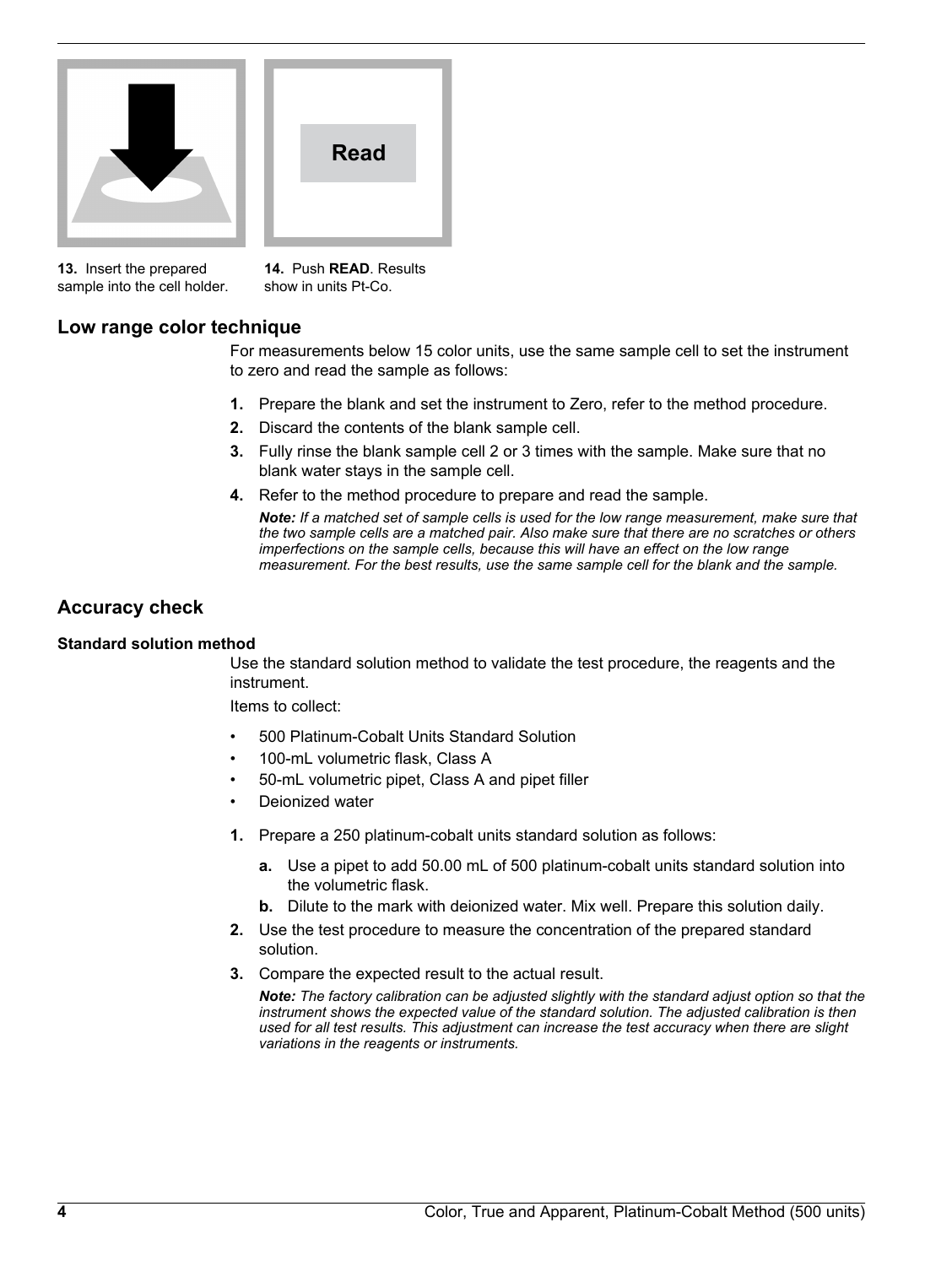### <span id="page-4-0"></span>**Method performance**

The method performance data that follows was derived from laboratory tests that were measured on a spectrophotometer during ideal test conditions. Users can get different results under different test conditions.

| Program | <b>Standard</b> | <b>Precision (95% Confidence Interval)</b> | <b>Sensitivity</b><br>Concentration change per 0.010 Abs change |
|---------|-----------------|--------------------------------------------|-----------------------------------------------------------------|
| 120/125 | 10 units Pt-Co  | 7.2-12.8 units Pt-Co                       | 16 units Pt-Co                                                  |
| 120/125 | 250 units Pt-Co | 245–255 units Pt-Co                        | 16 units Pt-Co                                                  |

# **Summary of method**

Color may be expressed as "apparent" or "true" color. The apparent color includes color from dissolved materials plus color from suspended matter. The true color is determined by removal of the suspended materials with a filter or a centrifuge. This procedure uses 0.45-micron filtration for true color analysis. To measure apparent color, do not filter the sample or the deionized water blank. The same instrument program is used for both true and apparent color. The stored program is calibrated in color units based on the APHArecommended standard of 1 color unit being equal to 1 mg/L platinum as chloroplatinate ion. Test results for Programs 120 and 125 are measured at 455 and 465 nm, respectively in spectrophotometers. Test results for Program 122 are measured at 420 nm in colorimeters.

# **Consumables and replacement items**

#### **Required reagents**

| <b>Description</b>                | <b>Quantity/test</b> | Unit | Item no. |
|-----------------------------------|----------------------|------|----------|
| Hydrochloric Acid Solution, 1.0 N | varies               |      | 2321353  |
| Sodium Hydroxide, 1.00 N          | varies               |      | 104553   |
| Water, deionized                  | varies               | 4 I  | 27256    |

#### **Required apparatus**

| <b>Description</b>                                 | <b>Quantity/test</b> | Unit             | Item no. |
|----------------------------------------------------|----------------------|------------------|----------|
| Aspirator, vacuum pump                             |                      | each             | 213100   |
| Beaker, 400-mL                                     | 1                    | each             | 50048    |
| Filter, membrane, 47-mm, 0.8-microns, Program 125  | 1                    | $100$ /p $kg$    | 2640800  |
| Filter holder, 47-mm, magnetic base                | 1                    | each             | 1352900  |
| Filter, membrane, 47-mm, 0.45-microns, Program 120 |                      | 100/pkg          | 1353000  |
| Flask, filtering, 500-mL                           | 1                    | each             | 54649    |
| Stopper, poly, hollow                              | 1                    | 6/pkg            | 211907   |
| Tubing, rubber, 7.9 mm x 2.4 mm                    | varies               | 12 <sub>ft</sub> | 56019    |

#### **Recommended standards and apparatus**

| <b>Description</b>                                                                      | Unit           | Item no. |
|-----------------------------------------------------------------------------------------|----------------|----------|
| Buffer, pH 8.0                                                                          | $15$ /pkg      | 1407995  |
| Color Standard Solution, 500 platinum-cobalt units                                      | 1 I            | 141453   |
| Color Standard Solution, 15 platinum-cobalt units                                       | 1 <sub>L</sub> | 2602853  |
| Color Standard Solution, 500 platinum-cobalt units, 10-mL Voluette <sup>®</sup> Ampules | 16/pkg         | 141410   |
| Filter, glass microfiber, 1.0-micron 47-mm                                              | $100$ /pk      | 2551400  |